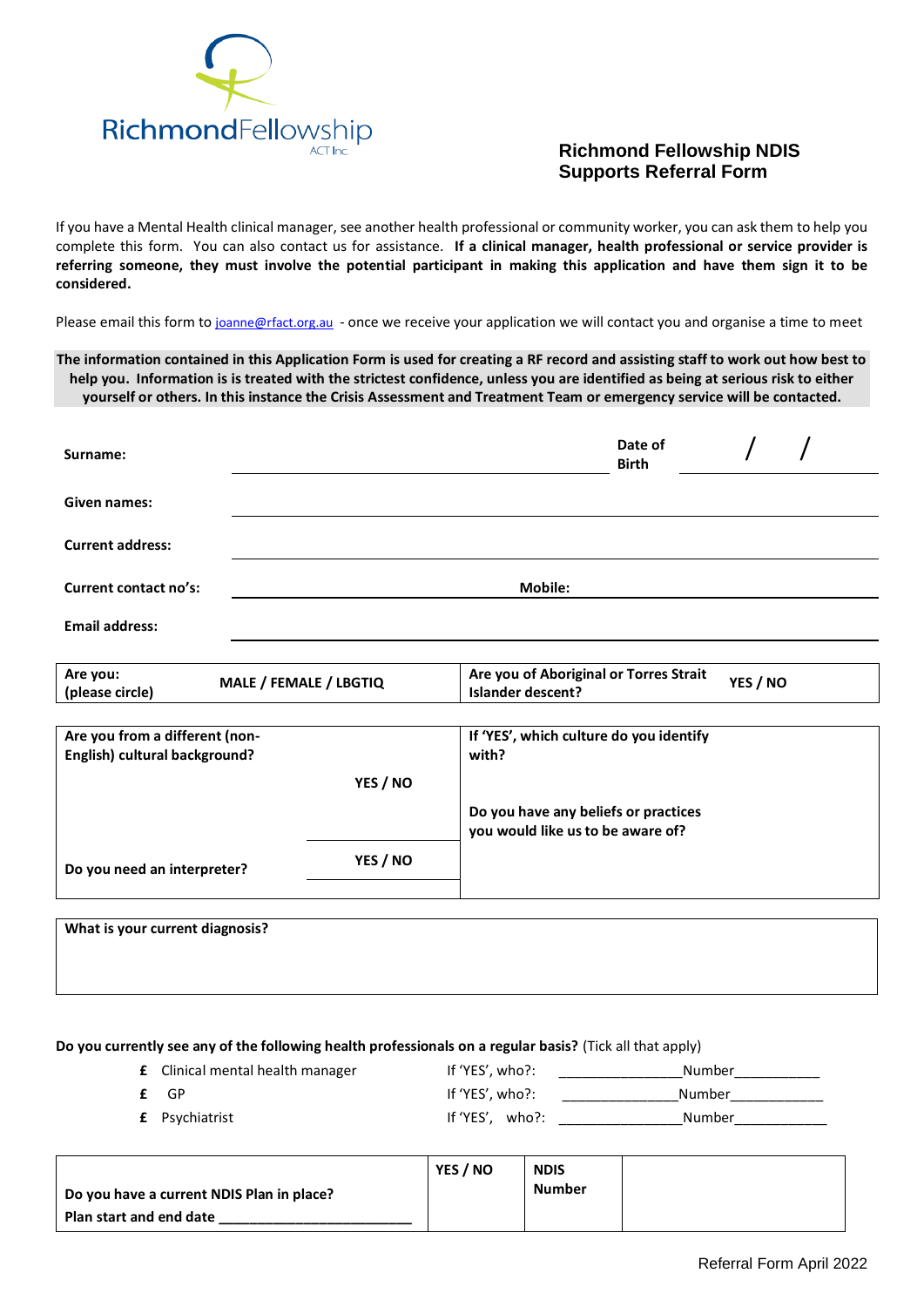

## **Richmond Fellowship NDIS Supports Referral Form**

| Do you have a plan manager?<br>If yes who?                                                            | YES / NO |                                                                                                                                    |
|-------------------------------------------------------------------------------------------------------|----------|------------------------------------------------------------------------------------------------------------------------------------|
| Is Support Coordination included in your plan?                                                        | YES / NO |                                                                                                                                    |
| Are you seeking a Support Coordinator from this<br>referral?<br>If no who is your Support Coordinator | YES / NO |                                                                                                                                    |
| Do you wish to participate is social and community<br>group activities?                               | YES / NO |                                                                                                                                    |
| Do you wish to be supported by a peer mentor?                                                         | YES / NO |                                                                                                                                    |
| Do you consent to forwarding us your NDIS Plan?                                                       | YES / NO | If 'Yes' please include a copy of your plan or<br>alternatively bring your plan to your first meeting<br>with Richmond Fellowship. |

**Do you have arrangements in place with any of the following authorities?** (Tick all that apply)

- **£** National Disability Insurance Scheme (NDIS)
- **£** Public trustee
- **£** Guardian / Public guardian
- **£** Mental Health Tribunal
- □ Police / Parole / Corrective Services
- Other: \_\_\_\_\_\_\_\_\_\_\_\_\_\_\_\_\_\_\_\_\_\_\_

| Do you receive support from any other agency?                                     | YES / NO           | If 'Yes' please list them below: |  |
|-----------------------------------------------------------------------------------|--------------------|----------------------------------|--|
| Do you have anyone else who<br>YES / NO<br>supports you, such as a family member? | <b>If</b><br>'Yes' |                                  |  |
| Their name:                                                                       | Their name:        |                                  |  |
| Phone:                                                                            | Phone:             |                                  |  |
| Their relationship                                                                | Their relationship |                                  |  |

**to you:**

**Do you give us permission to contact these people? YES / NO**

**to you:**